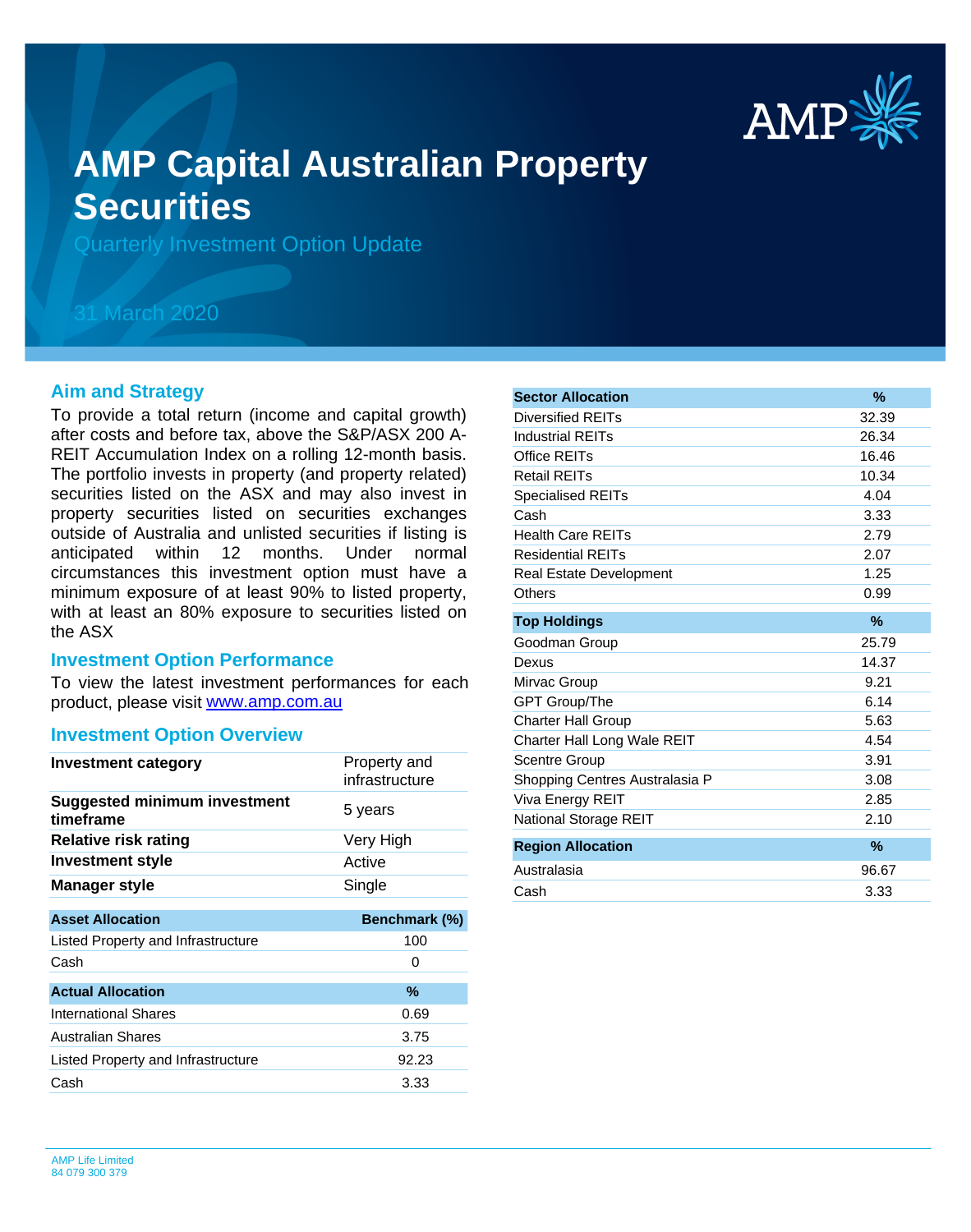### **Fund Performance**

The Fund was down heavily for the quarter amid a broader market plunge due to the COVID-19 crisis and fears over its impact on the broader economy. While the return was sharply negative, the Fund did outperform the benchmark ASX 200 A-REIT total return index over the period.

At a sector level, the Fund's strategic underweight to the retail sector was a major contributor to the relative return, while stock selection in the diversified sector also added value. Overall stock selection for the Fund was positive, though asset allocation decisions provided the bulk of the quarter's outperformance.

At a stock level, underweights to names such as Scentre Group, Vicinity Centres and Unibail-Rodamco-Westfield aided the relative return, while overweight holding in Ingenia Communities Group was the largest positive contributor to the relative return, while underweights to Viva Energy REIT and BWP Trust detracted.

#### **Market Review**

After rallying strongly early in the quarter, the Australian listed real estate market fell very sharply over February and March. The sector underperformed the broader Australian share market, which also fell significantly, due to deeper concerns about the spread of COVID-19 and the economic impact of the extensive containment measures. In this highly uncertain environment, many Australian listed real estate companies withdrew their earnings guidance for financial year 2019-20 whilst some suspended dividends.

Late in the quarter some support was received from the Federal Government in the form of unprecedented stimulus packages, totalling around A\$200 billion or 10% of GDP, designed to financially see Australians through a harsh (albeit likely temporary) downturn. The RBA also cut the official cash rate to a new low of 0.25%, as well as announcing it would purchase government bonds to maintain the 3-year bond yield at 0.25%. It will also provide cheap funding to Australian banks to support lending to small and medium-sized businesses. The Australian Prudential Regulation Authority also relaxed some capital controls. In other measures, the Federal Government announced a six-month moratorium on evictions of tenants experiencing financial distress. In response, Australian banks will allow both residential and commercial landlords to delay loan repayments by up to six months.

#### **Outlook**

Australian listed real estate will likely be subject to near-term volatility, which is affecting all markets, due to deepened concerns about the spread of COVID-19 and the impact of the extensive containment measures on economic activity in Australia and globally. Social distancing is expected to dramatically impact the retail segment as foot traffic weakens and consumer confidence falls. In what was already difficult conditions, retail landlords are likely to come under pressure as tenants push for rent relief or experience credit issues. The residential segment is also expected to come under pressure as unemployment rises. The office segment should be more resilient as office leases are generally long term, and the industrial segment should remain robust, especially properties exposed to the expected increases in online shopping and data usage.